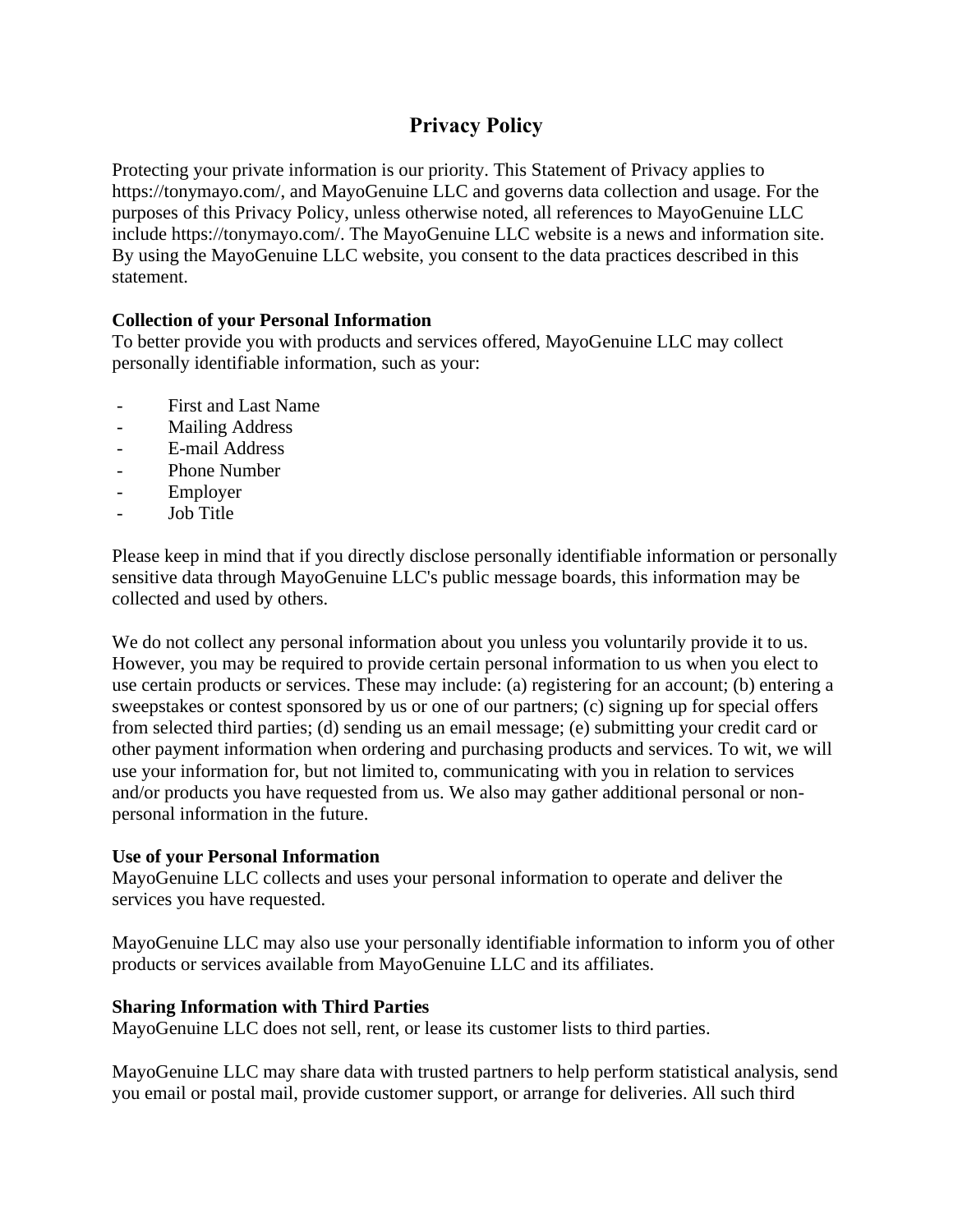parties are prohibited from using your personal information except to provide these services to MayoGenuine LLC, and they are required to maintain the confidentiality of your information.

MayoGenuine LLC may disclose your personal information, without notice, if required to do so by law or in the good faith belief that such action is necessary to: (a) conform to the edicts of the law or comply with legal process served on MayoGenuine LLC or the site; (b) protect and defend the rights or property of MayoGenuine LLC; and/or (c) act under exigent circumstances to protect the personal safety of users of MayoGenuine LLC, or the public.

## **Automatically Collected Information**

Information about your computer hardware and software may be automatically collected by MayoGenuine LLC. This information can include: your IP address, browser type, domain names, access times and referring website addresses. This information is used for the operation of the service, to maintain quality of the service, and to provide general statistics regarding use of the MayoGenuine LLC website.

### **Use of Cookies**

The MayoGenuine LLC website may use "cookies" to help you personalize your online experience. A cookie is a text file that is placed on your hard disk by a web page server. Cookies cannot be used to run programs or deliver viruses to your computer. Cookies are uniquely assigned to you and can only be read by a web server in the domain that issued the cookie to you.

One of the primary purposes of cookies is to provide a convenience feature to save you time. The purpose of a cookie is to tell the Web server that you have returned to a specific page. For example, if you personalize MayoGenuine LLC pages, or register with MayoGenuine LLC site or services, a cookie helps MayoGenuine LLC to recall your specific information on subsequent visits. This simplifies the process of recording your personal information, such as billing addresses, shipping addresses, and so on. When you return to the same MayoGenuine LLC website, the information you previously provided can be retrieved, so you can easily use the MayoGenuine LLC features that you customized.

You may accept or decline cookies. Most Web browsers automatically accept cookies, but you can usually modify your browser setting to decline cookies if you prefer. If you choose to decline cookies, you may not be able to fully experience the interactive features of the MayoGenuine LLC services or websites you visit.

### **Links**

This website contains links to other sites. Please be aware that we are not responsible for the content or privacy practices of such other sites. We encourage our users to be aware when they leave our site and to read the privacy statements of any other site that collects personally identifiable information.

### **Security of your Personal Information**

MayoGenuine LLC secures your personal information from unauthorized access, use, or disclosure. MayoGenuine LLC uses the following methods for this purpose: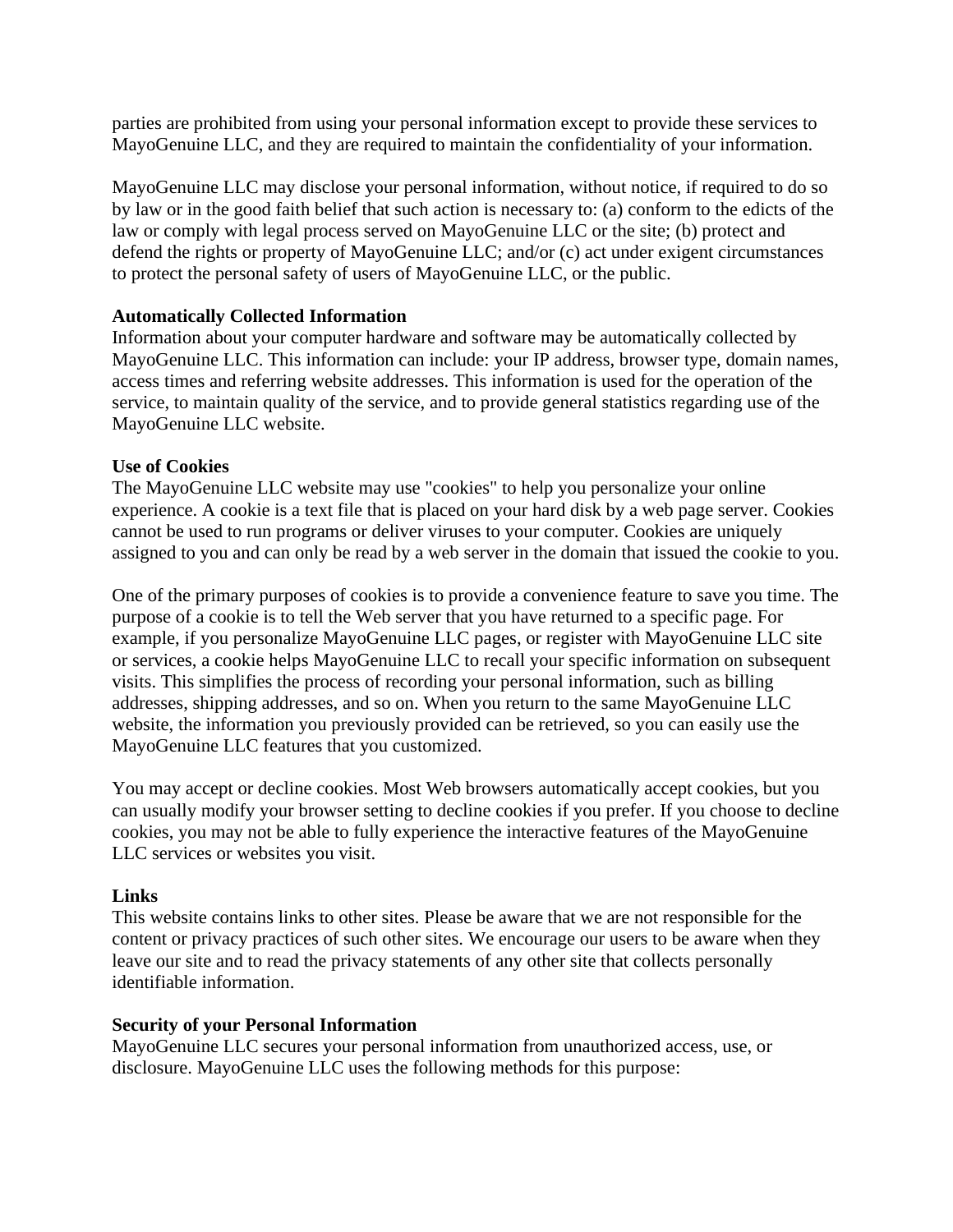- SSL Protocol

When personal information (such as a credit card number) is transmitted to other websites, it is protected using encryption, such as the Secure Sockets Layer (SSL) protocol.

We strive to take appropriate security measures to protect against unauthorized access to or alteration of your personal information. Unfortunately, no data transmission over the Internet or any wireless network can be guaranteed to be 100% secure. As a result, while we strive to protect your personal information, you acknowledge that: (a) there are security and privacy limitations inherent to the Internet which are beyond our control; and (b) security, integrity, and privacy of any and all information and data exchanged between you and us through this Site cannot be guaranteed.

# **Right to Deletion**

Subject to certain exceptions set out below, on receipt of a verifiable request from you, we will:

- Delete your personal information from our records; and
- Direct any service providers to delete your personal information from their records.

Please note that we may not be able to comply with requests to delete your personal information if it is necessary to:

- Complete the transaction for which the personal information was collected, fulfill the terms of a written warranty or product recall conducted in accordance with federal law, provide a good or service requested by you, or reasonably anticipated within the context of our ongoing business relationship with you, or otherwise perform a contract between you and us;
- Detect security incidents, protect against malicious, deceptive, fraudulent, or illegal activity; or prosecute those responsible for that activity;
- Debug to identify and repair errors that impair existing intended functionality;
- Exercise free speech, ensure the right of another consumer to exercise his or her right of free speech, or exercise another right provided for by law;
- Comply with the California Electronic Communications Privacy Act;
- Engage in public or peer-reviewed scientific, historical, or statistical research in the public interest that adheres to all other applicable ethics and privacy laws, when our deletion of the information is likely to render impossible or seriously impair the achievement of such research, provided we have obtained your informed consent;
- Enable solely internal uses that are reasonably aligned with your expectations based on your relationship with us;
- Comply with an existing legal obligation; or
- Otherwise use your personal information, internally, in a lawful manner that is compatible with the context in which you provided the information.

## **Children Under Thirteen**

MayoGenuine LLC does not knowingly collect personally identifiable information from children under the age of thirteen. If you are under the age of thirteen, you must ask your parent or guardian for permission to use this website.